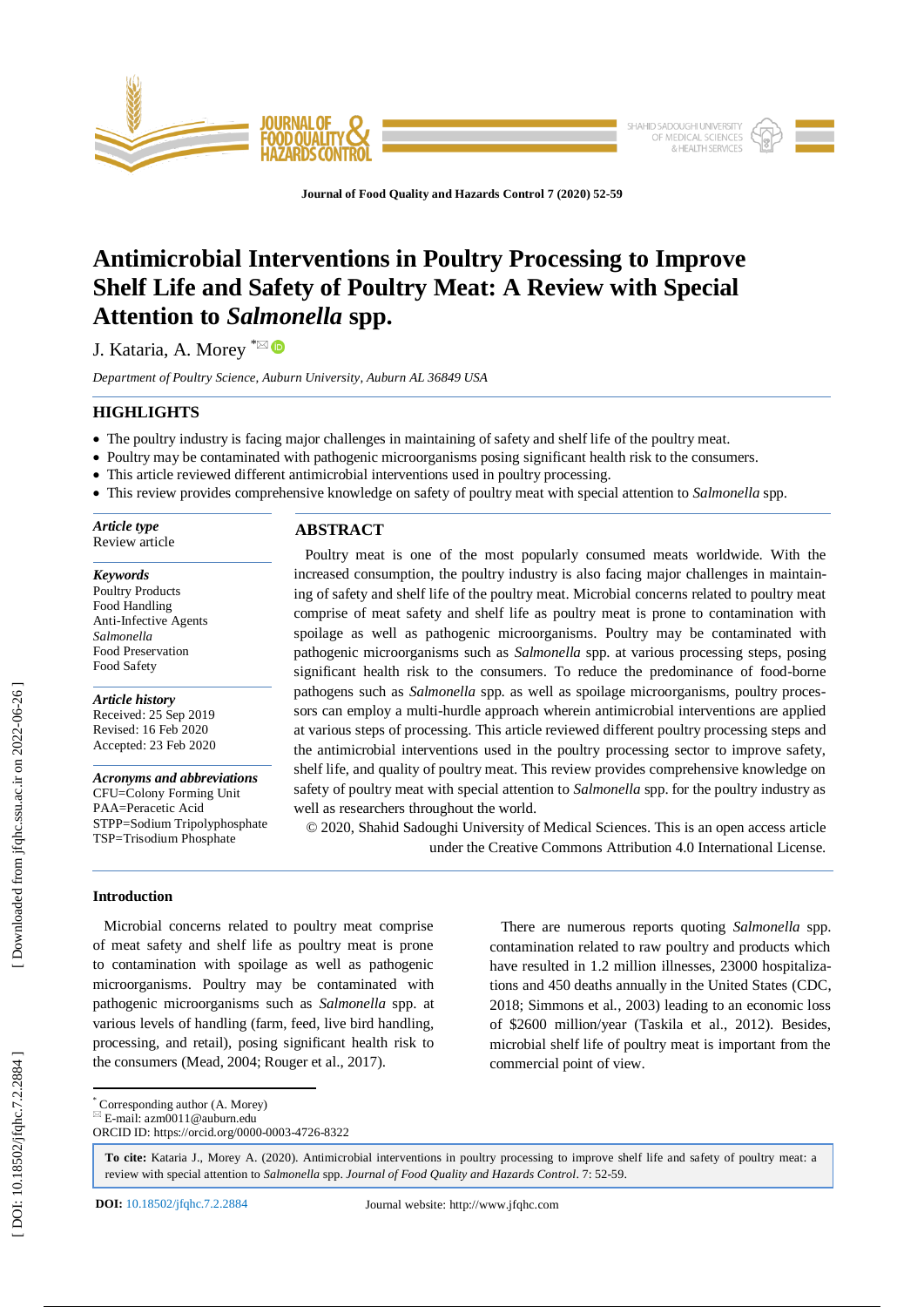To improve the food safety and shelf life of poultry meat, the poultry carcasses are being subjected to several physical and antimicrobial interventions which are reviewed in this paper at various steps of poultry processing. The other objective of this review article is to outline the different strategies during poultry processing to inhibit *Salmonella* spp. and improve microbial shelf life of poultry meat.

#### **Steps of poultry processing**

 This section briefly describes the sequence of steps involved in primary poultry processing. The poultry slaughter begins with hanging the live birds on the overhead shackles. Next, the birds are stunned using an electric current or a gas which makes the birds unconscious followed by bleeding of the bird. Scalding is the next step where birds are dipped in hot water maintained at 50 -61 °C which promotes de -feathering. De -feathering of the carcass is achieved by the mechanical pickers with rubber fingers. Post feet removal, knife is used to cut off oil glands from tail area, and carcasses are rehanged on another line for further steps. The next step is the evisceration which involves the opening of the body cav ity and removal of internal organs. Following this, the carcasses are washed and inspected. Following evisceration, carcasses are chilled to a temperature of 4 °C within 2-6 h of slaughter. Then, carcass weight is recorded followed by deboning and finally refrigerated transportation to further processing plants or retail packages (Barbut, 2010; Bolder, 2007) .

 Cross contamination of carcasses with *Salmonella* spp. may occur during the various processing steps such as scalding, picking, evisceration, and chilling (Rasschaert et al *.*, 2008). These steps receive significant attention to improve food safety and reduce overall bacterial load on the carcasses during primary poultry processing. Additionally, maintaining low temperatures using adequate refrigeration or dry ice prevent the growth of microbes. Nonetheless, *Salmonella* spp. survive cooling and freezing, making the storage and transportation steps vulnerable to food safety (Bailey et al *.*, 2000; Pradhan et al *.*, 2012). Morey and Singh (2012) demonstrated that *Salmonella* spp. can survive refrigerated temperatures, and a potential temperature abuse can lead to increase the Salmonella spp. levels. Various in-plant interventions are being conducted by the poultry processors to reduce the population of pathogen during processing, but simple and advanced interventions are further required to enhance poultry meat safety during handling and distribution operations (Fratamico et al., 2012; Sofos, 2008 ) .

# **Antimicrobial interventions to control** *Salmonella* **spp. during poultry processing**

 The poultry industry employs several antimicrobial interventions to reduce or eliminate *Salmonella* spp. at multiple steps during poultry processing. Antimicrobials such as chlorine, Trisodium Phosphate (TSP), ozone, acetic acid, lactic acid, etc. have demonstrated efficacy against *Salmonella* spp. on poultry carcasses when applied during spray washing, chilling, or post chilling (Anang et al ., 2010 ; Bauermeister et al *.*, 2008 ; Fabrizio et al *.*, 2002; Wideman et al ., 2016 ).

#### *Scalding*

 During processing, the carcasses are subjected to scalding where a hot water dip facilitates the removal of dirt as well as helps in feather removal from the follicles in the skin (Irshad and Arun, 2013). The next step is the hard scalding method in which carcasses are exposed to hot water at 60-66 °C and has been proved to be most effective in lowering *Salmonella* spp. when compared with soft scalding at  $50-53$  °C (Buhr et al., 2014). Moreover, the addition of sodium hydroxide (NaOH) to scald water assist in greater removal of bacterial load as the alkaline pH of NaOH causes enzyme malfunction in bacterial cells, destroying microbial population (McKee et al., 2008) .

## *On -line spray washing*

 Berrang and Bailey (2009) documented the installation of on -line spray washers at numerous sites in the processing line aiming at a multi -hurdle approach which reduced *Salmonella* spp. prevalence on carcasses by 56%. Furthermore, Zaki et al. (2015) suggested that the antimicrobial efficiency of organic acids in reducing *Salmonella* inoculated on the chicken skin can be increased when used in combination with sodium dodecyl sulphate. Washing chicken skin in 2:1 solution of lactic acid and sodium dodecyl sulphate for 3 min led to *Salmonella* reductions by 7.43 log Colony Forming Unit (CFU)/cm 2 , while lactic acid wash led to a reduction of  $3.36 \log CFU/cm^2$  (Bales et al., 1998; Zaki et al., 2015).

## *Chilling of carcasses*

 The broiler carcasses undergo chilling to cool after evisceration and reduce the temperature to about 4 °C (USDA, 2003) . Pre -chiller as well as an immersion primary chiller can be employed in the poultry processing plant to reduce the temperature of carcasses. Several antimicrobials used in poultry chillers as chilling step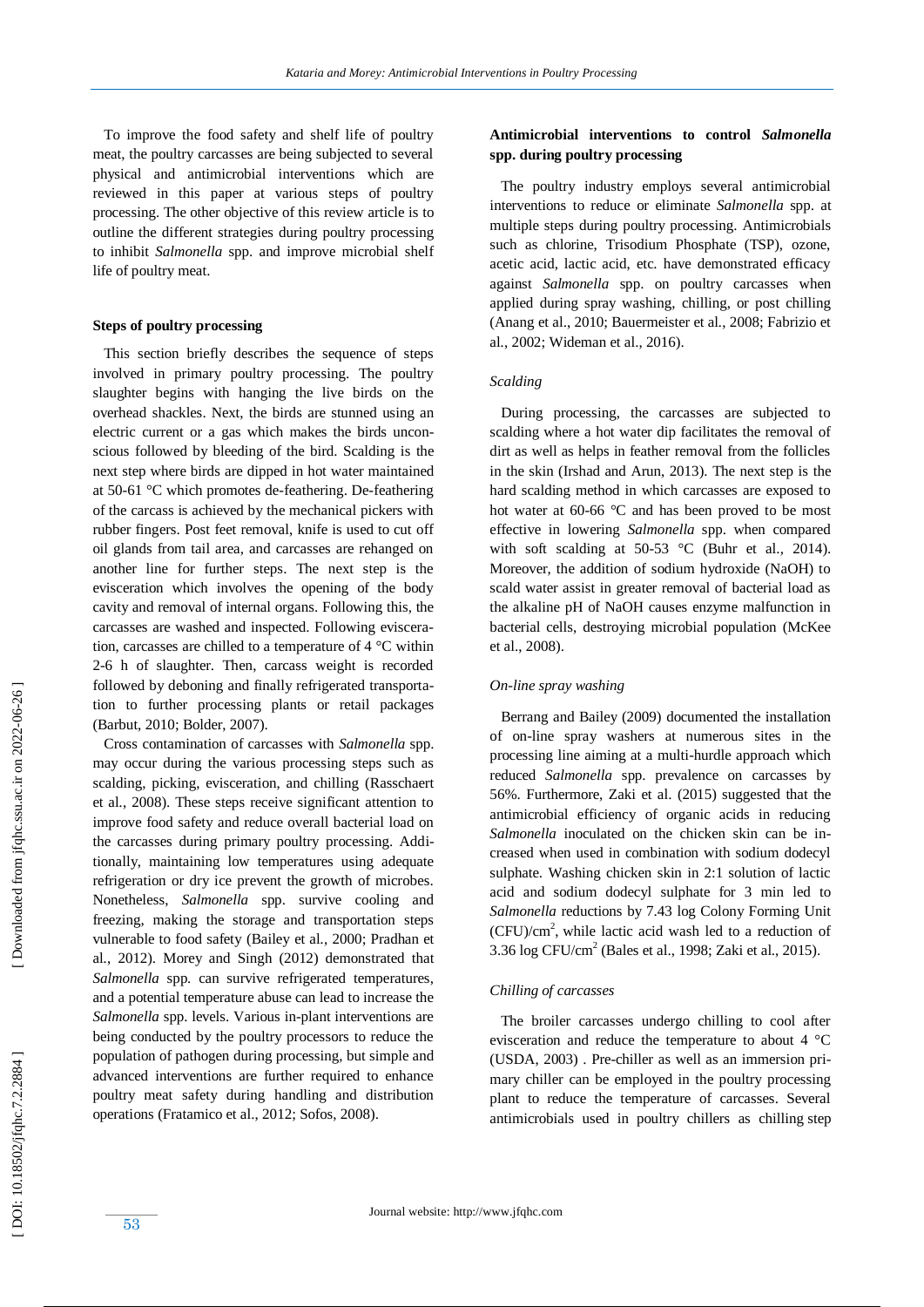involve the longest contact time of carcasses with the water or the antimicrobial solution. Immersion chilling with added antimicrobials is the most common method followed in the poultry industry to chill the carcasses and aids in the bacterial reduction (Wideman et al., 2016).

 Poultry processing plant used chlorine to facilitate decontamination in the chillers as well as the processing areas. However, efficacy of chlorine gets compromised with high organic load such as debris attached to the chicken carcasses. The antimicrobial efficacy of chlorine is dependent on the pH of the solution (Paul et al., 2017).

 Peracetic acid (PAA), also known as peroxyacetic acid, has emerged as the most commonly used processing treatment to decrease *Salmonella* spp. in poultry processing plant (Chen and Pavlostathis, 2019). Unlike chlorine, the presence of high organic loads does not affect the efficacy of PAA (Kitis, 2004). Bauermeister et al. (2008) reported that chilling the carcasses in 85 ppm mixture of PAA (15% PAA+10% Hydrogen peroxide) for 20 min decreases the prevalence of *Salmonella* spp. by about 92%; whereas 30 ppm of chlorine causes a reduction in the prevalence of *Salmonella* by 57%.

 Another study indicated chilling carcasses in chill water containing 25 ppm of PAA in poultry chiller for 2 h results in 0.85 log higher reduction in *Salmonella*  counts as compared to 30 ppm chlorine in the chiller water (Bauermeister et al., 2008). The lower efficacy of chlorine has been attributed to the higher pH and presence of organic matter in the chiller water. In addition to the immersion chillers, post -chill dip tanks are used to further lower the count of the pathogen when applied with other interventions in the processing plant (Wideman et al ., 2016). PAA 0.1% (1000 ppm) was utilized for post -chill immersion of carcasses which exhibited a 2.14 log reduction in *Salmonella* spp. inoculated on carcasses (Nagel et al ., 2013).

 Zhang et al. (2019) compared the efficacy of water, chlorine, cetyl pyridinium chloride, and PAA in chiller to reduce *Salmonella* spp. on chicken parts. These researchers found that cetyl pyridinium chloride is more efficacious at 30 s contact time in reducing the pathogen; however, its higher cost can limit usage of this antimicrobial in poultry processing. Bourassa et al. (2019) revealed a low prevalence of *Salmonella* spp. in commercial poultry processing plants used PAA intervention step. The antimicrobial activity of PAA is assumed to be due to the oxidization of sulfhydryl and sulphur bonds present in the proteins, disrupting the movement of ions across the cell membrane (Kitis, 2004).

### *Dip treatment*

 Previous studies reported that a 15 s dipping in 10% TSP followed by dipping in 0.1% acidified sodium chlorite decreased *S .* Typhimurium by 1.6 log on inoculated chicken breast skin (Ozdemir and Pamuk, 2006). The authors proposed that the antibacterial efficacy of TSP could be due to the high pH (12.1) of the solution which results in lethal or sublethal injury to *Salmonella* cells attached on the carcasses. Rodriguez de Ledesma et al. (1996) showed that dipping the chicken wings in a 10% solution of TSP for 15 s reduces the *S.* Typhimurium counts by 93.45%.

Anang et al. (2010) stated that dipping the chicken breast in a 2% lactic acid solution for 30 min results in a reduction of 1.71 log of *S.* Enteritidis *.* The antibacterial action of lactic acid is believed to be due to the decrease in the intracellular pH , following the disrupting of the pH balance in the cytoplasm of the cell (Davidson et al., 2013). Salts of organic acids such as lactates and acetates have been studied for their antimicrobial action mostly in ready -to -eat meats (Mbandi and Shelef, 2002).

#### *Antimicrobial ice*

 Besides the spray or dip treatment of meat with antimicrobial agents, these antimicrobials can potentially be employed to the cut parts in an ice form. Even after utilizing various antimicrobial interventions during the processing of chicken, the processed carcasses are prone to contamination with food -borne pathogens like *Salmonella* spp. during distribution to retailers or further processing companies. During the transportation of processed poultry, the processed chicken might be subjected to temperature abuse, improper handling conditions or contamination from the environment which might result in an unsafe and low -quality product (USDA, 2003).

Dry ice i.e. solid  $CO<sub>2</sub>$  is commonly utilized during the transportation of chicken to preserve lower temperatures while in transit. Fratamico et al. (2012) conducted a study to examine the antibacterial activity of ozonated dry ice also known as ALIGAL Blue Ice against *S.* Typhimurium in chicken meat purge during the chilled storage and transportation. These authors indicated that ozonated ice decreased the *Salmonella* count 1.8 log CFU/ml whereas dry ice storage resulted in about 1 log reduction in the bacterial count. Higher efficacy of ALIGAL Blue Ice has been attributed to the greater cooling ability and antibacterial action of dry ice and ozone (Jeyasekaran et al ., 2004; Kim et al., 1999).

 In another investigation, antimicrobial ice made from a solution of chlorine dioxide and citric acid in water was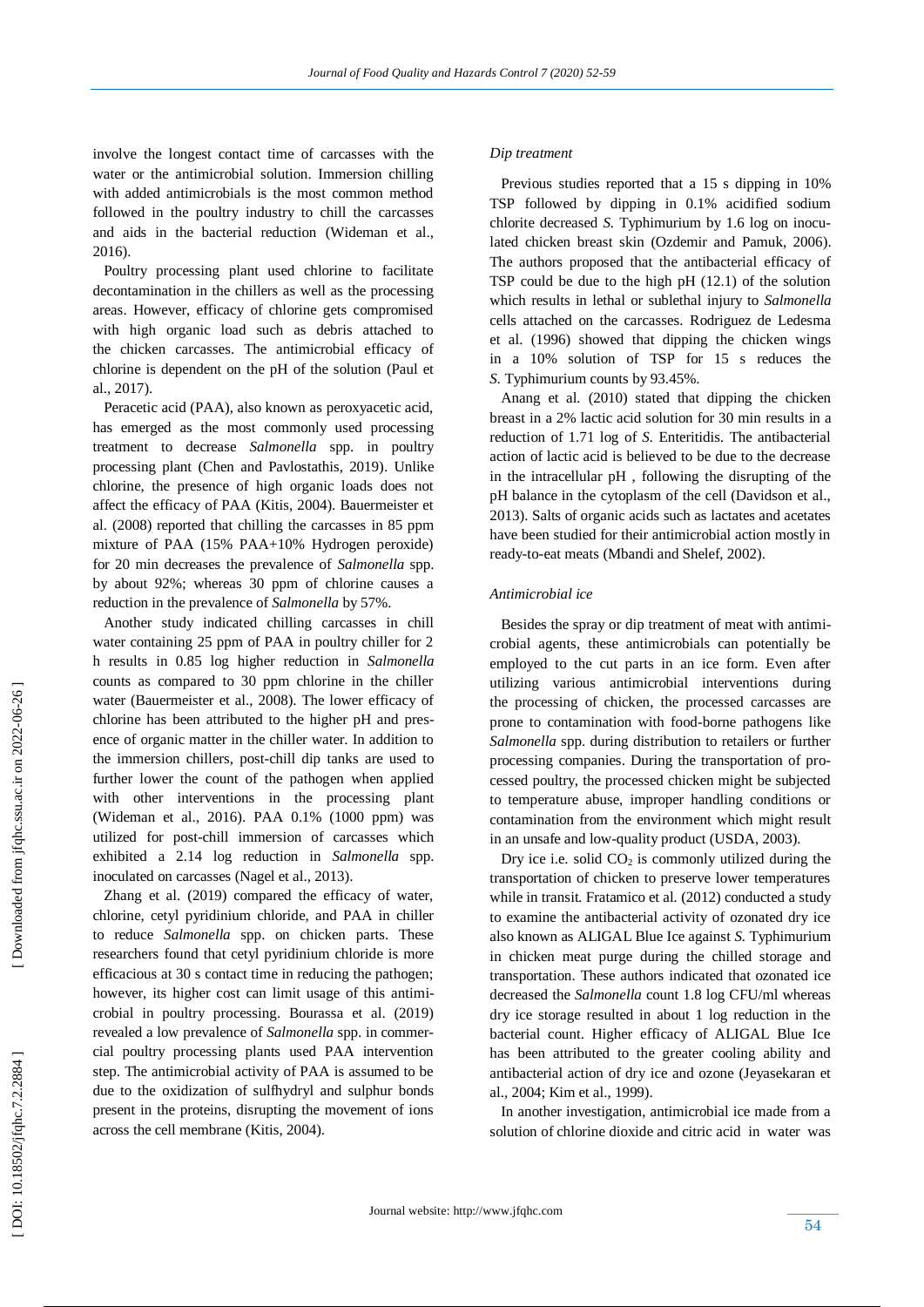tested for its efficacy in suppressing *S.* Typhimurium on fish skin. Findings of this study showed that storage of fish on ice containing chlorine dioxide 120 ppm for 120 min significantly decreases *Salmonella* counts on the fish skin by 2.6  $\log$  CFU/cm<sup>2</sup> (Shin et al., 2004). The researchers suggested that storage in antimicrobial ice containing chlorine dioxide exhibits a sustained release of chlorine dioxide on the surface of skin as the ice melted over the period of time.

## **Antimicrobial interventions to improve the shelf life and quality of poultry meat**

 Poultry meat makes a significant part of the present -day diets due to its relatively low cost of production, low fat content, and the high nutritional value of poultry meat. Therefore, maintaining the microbiological quality of poultry is of utmost importance to the poultry producers. As poultry meat is a perishable commodity, it is always susceptible to deterioration or spoilage of meat even at refrigeration temperature (Mantilla et al ., 2011). Higher levels of microorganisms on raw meat results in undesirable and unappealing surface changes making it objectionable for consumption (Gram et al ., 2002).

 Spoilage of poultry meat depends on various factors such as initial microbial level, physiological status of the chicken at the time of slaughter, contamination in the processing plant, temperature, storage conditions, etc. (Nychas et al ., 2008). For fresh meat distribution and consumption, it is extremely important to monitor the time/temperature conditions. To ensure both safety and overall meat quality, the vehicles for the transportation of meat must be equipped with a good refrigeration system. However, there are always chances of failure of refrigeration equipment which would lead to the spoilage of the meat products.

 The type of spoilage microorganisms that thrive on the poultry meat depends on the storage conditions. For instance, when chicken meat is stored in limited oxygen conditions or in the absence of oxygen, facultative anaerobes or anaerobic Gram-positive microbiota dominate; whereas when chicken meat is stored under aerobic conditions (i.e. high oxygen conditions), the aerobic or facultative anaerobic Gram -negative bacteria increase (Doulgeraki et al ., 2012). The metabolic activities of spoilage microorganisms comprise the primary spoilage mechanism and result in the production of off-odors (Mead, 2004).

 Temperature of storage of the meat products determines its microbial spoilage by affecting the lag phase duration, maximum specific growth rate, and final microbial count (Mataragas et al ., 2006). Also, the freshly processed poultry will predominantly have the

mesophilic bacteria which grow at an optimum temperature of 35 °C. Besides, psychrotrophic microorganisms proliferate during chill storage of raw meat (Smaoui et al ., 2011). Different storage temperature conditions influence the growth of different genera of microorganisms. For example, psychrotrophic bacteria belonging to Gram -positive genera such as lactic acid bacteria and Gram -negative bacteria such as *Pseudomonas* spp. and *Enterobacteriaceae* prefer chilled temperature conditions to grow (Hinton et al., 2004). *Pseudomonas* spp. primarily results in spoilage due to the formation of slime and malodorous sulfides, esters, acids, and amines in meat stored at refrigerated conditions (Ercolini et al ., 2007). Also, pseudomonads prefer aerobic atmosphere for their growth whereas the spoilage of vacuum packed is mainly caused by psychrotrophic lactic acid bacteria forming lactic acid and volatile fatty acids (Pothakos et al ., 2015).

 Production of off-odors and formation of slime in meat make the product unpalatable and unacceptable to consumers. Therefore, upgrading the keeping quality and lowering or destroying the spoilage causing microorganism of chicken are the principal objectives of the poultry producers and food microbiologists. So, using antimicrobial agents is an effective way for improving shelf life and quality of poultry meat which is discussed as follow.

# *Antimicrobials for improving microbial shelf life of poultry meat*

 Several decontamination treatments such as physical, chemical, or a combination of both have been studied by researchers to determine their efficacy for reducing the spoilage microflora in poultry. TSP has been proved to be effective in reducing mesophilic, psychrotrophic, and lactic acid bacteria on chicken legs during the 5 -day period (Del Río et al., 2005). Okolocha and Ellerbroek (2005) documented that dipping the chicken carcasses in 10% TSP for 6 s results in about 0.9 log reduction in *Lactobacillus* after up to 6 days of storage at 4 °C.

 Kim and Marshall (1999) noted that a 10 min dip treatment of chicken legs in 5% TSP (w/v) significantly reduce s the aerobic plate counts and increase s the shelf life of chicken legs to 12 days as compared to monosodium phosphate and sodium pyrophosphate. TSP was also proved to be effective in reducing the counts of *P. fluorescens* inoculated on chicken legs by 1.8 log after 5 days of chilled storage at 4 °C. However, there are scarce records of comparison of antibacterial action of Sodium Tripolyphosphate (STPP) and TSP. Vareltzis et al. (1997) found that a dip treatment of chicken carcasses in 10% solution of STPP results in the shelf life extension by 3 days as compared to regular tap water dip. The antimicrobial activity of STPP can be attributed to its ability to sequester metallic ions in the cell wall of

[Downloaded from jfqhc.ssu.ac.ir on 2022-06-26]

55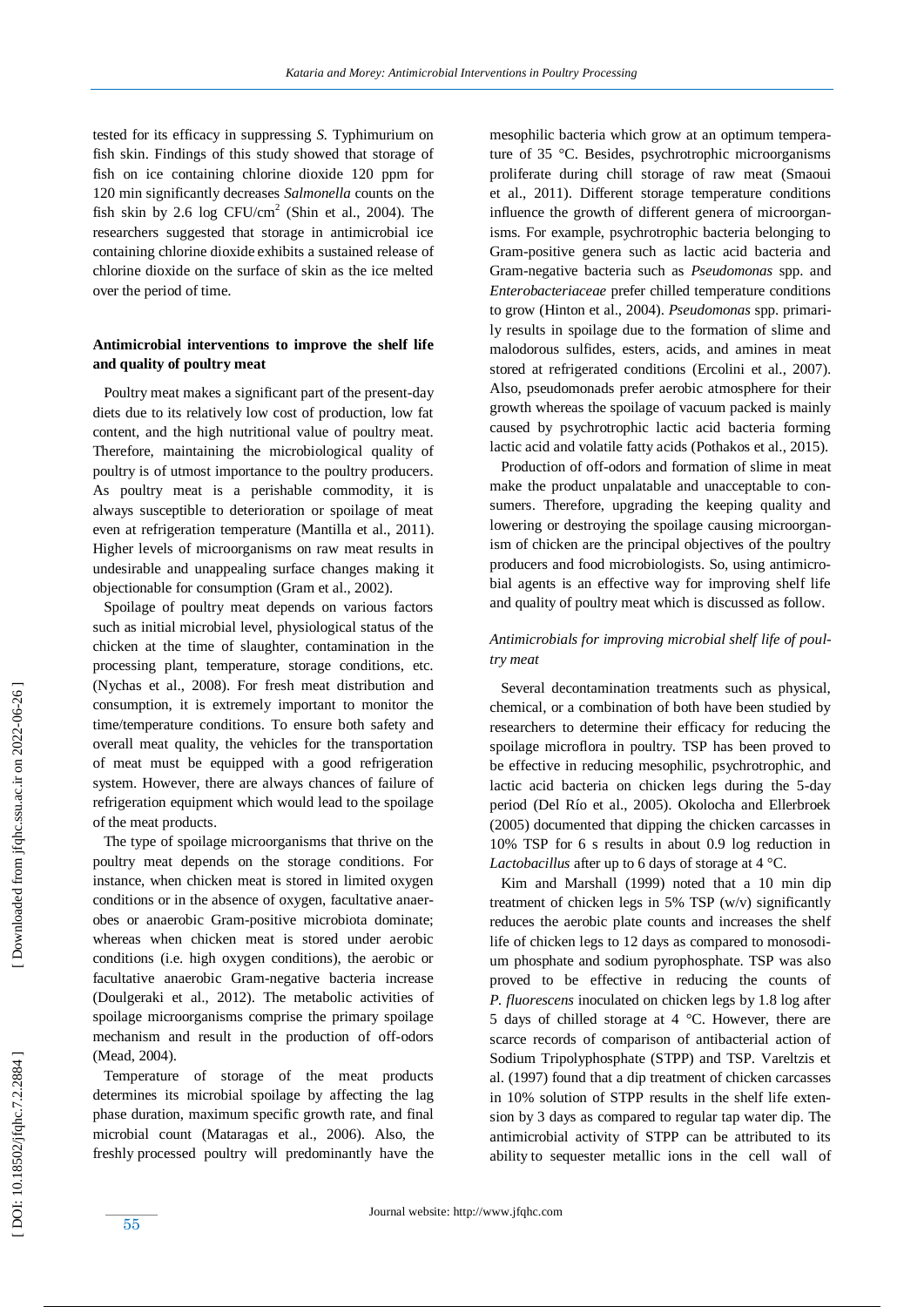bacteria which prevents the cell wall division and suppresses the growth of microorganisms (Buňková et al ., 2008).

 The effect of sodium lactate on the shelf life of low -fat Chinese -style sausage was evaluated by Lin and Lin (2002). According to these researchers, relatively lower aerobic plate counts and pyshcrotrophic counts were found in sausages which contained 3% sodium lactate under chilled storage for 12 weeks. They also suggested that sodium lactate acts as a bacteriostatic agent extending the lag phase of bacteria whereas TSP acts as a surface antimicrobial agent. In another study, combinations of 1.8% sodium lactate with 0.25% sodium diacetate were effective in reducing lactic acid bacteria in pork bologna stored at 4 °C (Barmpalia et al ., 2005). Oral et al *.* (2008) studied the effect of antimicrobial ice made from wild thyme hydrosol on the shelf life of fish (*Capoeta capoeta capoeta*) and reported that antimicrobials applied in the form of ice possess the ability to delay the spoilage in fish.

## *Antimicrobials for improving quality of poultry meat*

 When buying chicken, appearance is the first factor which determines the choice of selection of poultry products for the consumers. Besides the appearance or color of the chicken, the other factors which might interest the consumes are drip loss, tenderness, juiciness, and cook loss (Hinton et al., 2004). The color of poultry meat can be determined in terms of color reflectance which can be measured using a colorimeter (Fletcher, 2002). The most common color scales to measure the reflectance is the Hunter Lab. The 'L' value depicts how lighter or darker the product is i.e. a value of 100 denotes pure white and a value of 0 denotes pure black. The 'a' value signifies the redness whereas the 'b' value symbolizes the yellowness of the product.

 The effect of different antimicrobial interventions on the color of poultry has been evaluated by various researchers. Chilling of carcasses in 0.02% PAA (v/v) may lead to lighter color of carcasses whereas flavor, texture, and juiciness of breast fillets remained unaffected with this intervention (Bauermeister et al ., 2008). Similar results were reported by Smith and Young (2007) where phosphate marination did not bring any noticeable differences in the color of chicken breasts. Carroll et al. (2007) observed no adverse impact on the lightness (L\*) and redness (a\*) of turkey lobes marinated with STPP as well as sodium lactate and sodium diacetate. All the aforementioned findings suggest that the different processing treatments used to improve the microbial shelf life and quality might affect the appearance of meat depending on the type and concentration of antimicrobials. Therefore,

the type of processing antimicrobial utilized during the processing should be chosen in such way that it should not compromise with sensory attributes of the product.

 Some processing treatments may have an impact on the cooking quality and texture of the meat product. Turkey breast fillets marinated with STPP resulted in 14.11% cooking loss which was significantly lower than cook loss observed in marinated with sodium lactate and sodium diacetate treated fillets (Carroll et al., 2007). The probable reason behind the lower cooking losses is the increased moisture retention in the chicken meat treated with STPP. Sen et al *.* (2005) reported lower cooking losses in the breast meat samples injected with 3% sodium bicarbonate and 3% tetra sodium pyrophosphate for 24 h. This is probably due to the potential effect of bicarbonates and phosphates on the moisture retention property of the meat, as the bicarbonates and phosphates ions interact with the protein of chicken breast and enhance the hydration.

 The effect of sodium lactate on the cooking yield of tray -packed broiler breast meat was studied by Williams and Phillips (1998). This study showed that sodium lactate at a pH of 7.3 exhibits the highest cooking yield followed by sodium lactate at pH 5.0. It was suggested that the lower cooking yield of sodium lactate at pH 5.0 might be due to the moderate denaturation of surface proteins that are in the immediate vicinity of sodium lactate. Protein denaturation leads to decrease water holding capacity of proteins and eventually, lower cooking yields.

 Another important quality attribute of meat is the texture/tenderness of the cooked meat product. Texture of the cooked meat product, in general, is the force required to cut through the muscle fibers of the meat during chewing. To improve the textural properties of the chicken meat, different food additives are being added to the meat, especially phosphates (Zheng et al ., 2001). A study conducted to investigate the effects of injecting NaCl, STPP, and sodium lactate on the shear force documented that there were no significant differences in the shear force values of steaks when compared with the untreated control samples (McGee et al ., 2003). Furthermore, chicken breasts injected with STPP exhibited lower shear force establishing the idea that STPP improves the tenderness in meat (Zheng et al ., 2001).

 Tenderness in STPP treated meat can be connected with the improved cooking yields and water holding capacity (Alvarado and McKee, 2007). Phosphates result in unfolding the myofibrillar proteins of meat, including actin, myosin, and actomyosin due to the electrostatic repulsions which helps in accommodating greater number of water molecules between the muscle fibers of meat (Wynveen et al., 2001).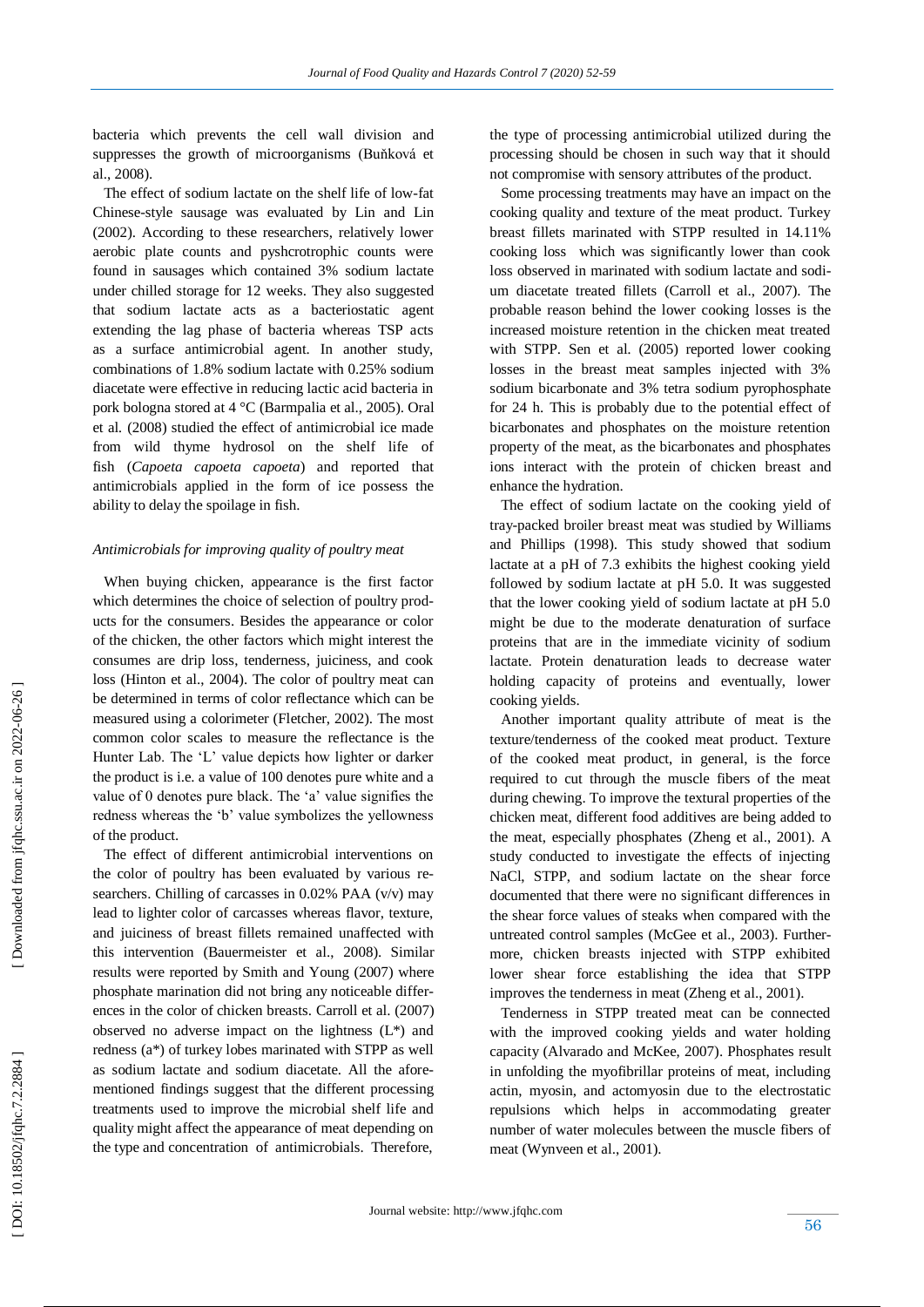## **Conclusion**

 Safety and shelf life of the poultry meat are still a major concern from public health viewpoint. So, the poultry processors must evaluate various antimicrobial options and determine its effectiveness for their process to reduce *Salmonella* spp. and spoilage microorganisms in the poultry meat.

## **Author contributions**

 J.K. wrote the manuscript; A.M. critically revised the manuscript. Both authors read and approved the final manuscript.

#### **Conflicts of interest**

 The authors declared that they have no conflicts of interests.

#### **Acknowledgements**

 This review study did not receive any specific grant from funding agencies in the public, commercial, or non -for -profit sectors.

#### **Reference s**

- Alvarado C., McKee S. (2007). Marination to improve functional properties and safety of poultry meat. *Journal of Applied Poultry Research*. 16: 113 -120. [DOI: 10.1093/japr/16.1.113]
- Anang D.M., Rusul G., Ling F.H., Bhat R. (2010). Inhibitory effects of lactic acid and lauricidin on spoilage organisms of chicken breast during storage at chilled temperature. *International Journal of Food Microbiology*. 144: 152 -159. [DOI: [10.1016/j.](https://doi.org/10.1016/j.ijfoodmicro.2010.09.014) [ijfoodmicro.2010.09.014](https://doi.org/10.1016/j.ijfoodmicro.2010.09.014) ]
- Bailey J.S., Lyon B.G., Lyon C.E., Windham W.R. (2000). The microbiological profile of chilled and frozen chicken. *Journal*  of Food Protection. 63: 1228-1230. [DOI: [10.4315/0362](https://doi.org/10.4315/0362-028X-63.9.1228)-028X-[63.9.1228](https://doi.org/10.4315/0362-028X-63.9.1228) ]
- Bales B.L., Messina L., Vidal A., Peric M., Nascimento O.R. (1998). Precision relative aggregation number determinations of SDS micelles using a spin probe. A model of micelle surface hydration. *The Journal of Physical Chemistry B.* 102: 10347 - 10358. [DOI: [10.1021/jp983364a](https://doi.org/10.1021/jp983364a) ]
- Barbut S. (2010). Past and future of poultry meat harvesting technologies. Worlds Poultry Science Journal. 66: 399-410. [DOI: 10.1017/S0043933910000498]
- Barmpalia I.M., Koutsoumanis K.P., Geornaras I., Belk K.E., Scanga J.A., Kendall P.A., Smith G.C., Sofos J.N. (2005). Effect of antimicrobials as ingredients of pork bologna for *Listeria monocytogenes* control during storage at 4 or 10 °C. *Food Microbiology*. 22: 205 -211. [DOI: [10.1016/j.fm.2004.08.](https://doi.org/10.1016/j.fm.2004.08.003) [003](https://doi.org/10.1016/j.fm.2004.08.003) ]
- Bauermeister L.J., Bowers J.W.J., Townsend J.C., McKee S.R. (2008). The microbial and quality properties of poultry carcasses treated with peracetic acid as an antimicrobial treatment. *Poultry Science*. 87: 2390 -2398. [DOI: 10.3382/ps. 2008 -00087]
- Berrang M.E., Bailey J.S. (2009). On -line brush and spray washers to lower numbers of *Campylobacter* and *Escherichia coli* and presence of *Salmonella* on broiler carcasses during processing.

*Journal of Applied Poultry Research*. 18: 74 -78. [DOI: 10.3382/japr.2008 -00067]

- Bolder N.M. (2007). Microbial challenges of poultry meat production. World's Poultry Science Journal. 63: 401-411. [DOI: 10.1017/S0043933907001535].
- Bourassa D.V., Lapidus J.L., Kennedy -Smith A.E ., Morey A. (2019). Efficacy of neutralizing buffered peptone water for recovery of *Salmonella*, *Campylobacter*, and Enterobacteriaceae from broiler carcasses at various points along a commercial immersion chilling process with peroxyacetic acid. *Poultry Science*. 98: 393 -397. [DOI: 10.3382/ps/pey361].
- Buhr R.J., Walker J.M., Bourassa D.V., Caudill A.B., Kiepper B.H., Zhuang H. (2014). Impact of broiler processing scalding and chilling profiles on carcass and breast meat yield. *Poultry*  Science. 93: 1534-1541. [DOI: 10.3382/ps.2013-03535]
- Buňková L., Pleva P., Buňka F., Valášek P., Kráčmar S. (2008). Antibacterial effects of commercially available phosphates on selected microorganisms. *Acta Universitatis Agriculturae et Silviculturae Mendelianae Brunensis*. 56: 19 -24. [DOI: 10.11118/actaun200856050019]
- Carroll C.D., Alvarado C.Z., Brashears M.M., Thompson L.D., Boyce J. (2007). Marination of turkey breast fillets to control the growth of *Listeria monocytogenes* and improve meat quality in deli loaves. *Poultry Science*. 86: 150 -155. [DOI: 10.1093/ ps/86.1.150]
- Centers for Disease Control and Prevention (CDC). (2018). Outbreak of *Salmonella* infections linked to chicken. URL: https: //www.cdc.gov/salmonella/chicken-08-18/index.html. Accessed 1 March 2019.
- Chen J., Pavlostathis S.G. (2019). Peracetic acid fate and decomposition in poultry processing wastewater streams. *Bioresource Technology Reports*. 7: 100285. [DOI: 10.1016/j. biteb.2019.100285]
- Davidson P.M., Taylor T.M., Schmidt S.E. (2013). Chemical preservatives and natural antimicrobial compounds. In: Doyle M.P., Buchanan R.L. (Editors). Food microbiology. 4th edition. American Society of Microbiology. Washington, D.C. pp: 765 - 801.
- Del Río E., Alonso -Calleja C., Capita R. (2005). Effectiveness of trisodium phosphate treatment against pathogenic and spoilage bacteria on poultry during refrigerated storage. *Journal of Food*  Protection. 68: 866-869. [DOI[: 10.4315/0362](https://doi.org/10.4315/0362-028X-68.4.866)-028X-68.4.866]
- Doulgeraki A.I., Ercolini D., Villani F., Nychas G.J.E. (2012). Spoilage microbiota associated to the storage of raw meat in different conditions. *International Journal of Food Microbiology*. 157: 130 -141. [DOI: [10.1016/j.ijfoodmicro.](https://doi.org/10.1016/j.ijfoodmicro.2012.05.020) [2012.05.020](https://doi.org/10.1016/j.ijfoodmicro.2012.05.020) ]
- Ercolini D., Russo F., Blaiotta G., Pepe O., Mauriello G., Villani F. (2007). Simultaneous detection of *Pseudomonas fragi*, *P. lundensis*, and *P. putida* from meat by use of a multiplex PCR assay targeting the *carA* gene. *Applied and Environmental Microbiology*. 73: 2354 -2359. [DOI: 10.1128/AEM.02603 -06]
- Fabrizio K.A., Sharma R.R., Demirci A., Cutter C.N. (2002). Comparison of electrolyzed oxidizing water with various antimicrobial interventions to reduce *Salmonella* species on poultry. *Poultry Science*. 81: 1598 -1605. [DOI: 10.1093/ps/81. 10.1598]
- Fletcher D.L. (2002). Poultry meat quality. *World's Poultry Science Journal.* 58 *:* 131 -145. [DOI: 10.1079/WPS20020013]
- Fratamico P.M., Juneja V., Annous B.A., Rasanayagam V., Sundar M., Braithwaite D., Fisher S. (2012). Application of ozonated dry ice (ALIGAL<sup>™</sup> Blue Ice) for packaging and transport in the food industry. *Journal of Food Science*. 77: 285 -291. [DOI: 10.1111/j.1750 [-3841.2012.02682.x](https://doi.org/10.1111/j.1750-3841.2012.02682.x) ]
- Gram L., Ravn L., Rasch M., Bruhn J.B., Christensen A.B., Givskov M. (2002). Food spoilage -interactions between food spoilage bacteria. *International Journal of Food Microbiology*. 78: 79-97. [DOI: 10.1016/S0168[-1605\(02\)00233](https://doi.org/10.1016/S0168-1605\(02\)00233-7)-7]
- Hinton A., Cason J.A ., Ingram K.D. (2004). Tracking spoilage bacteria in commercial poultry processing and refrigerated storage of poultry carcasses. *International Journal of Food Microbiology*. 91: 155 -165. [DOI: 10.1016/S0168 -1605(03)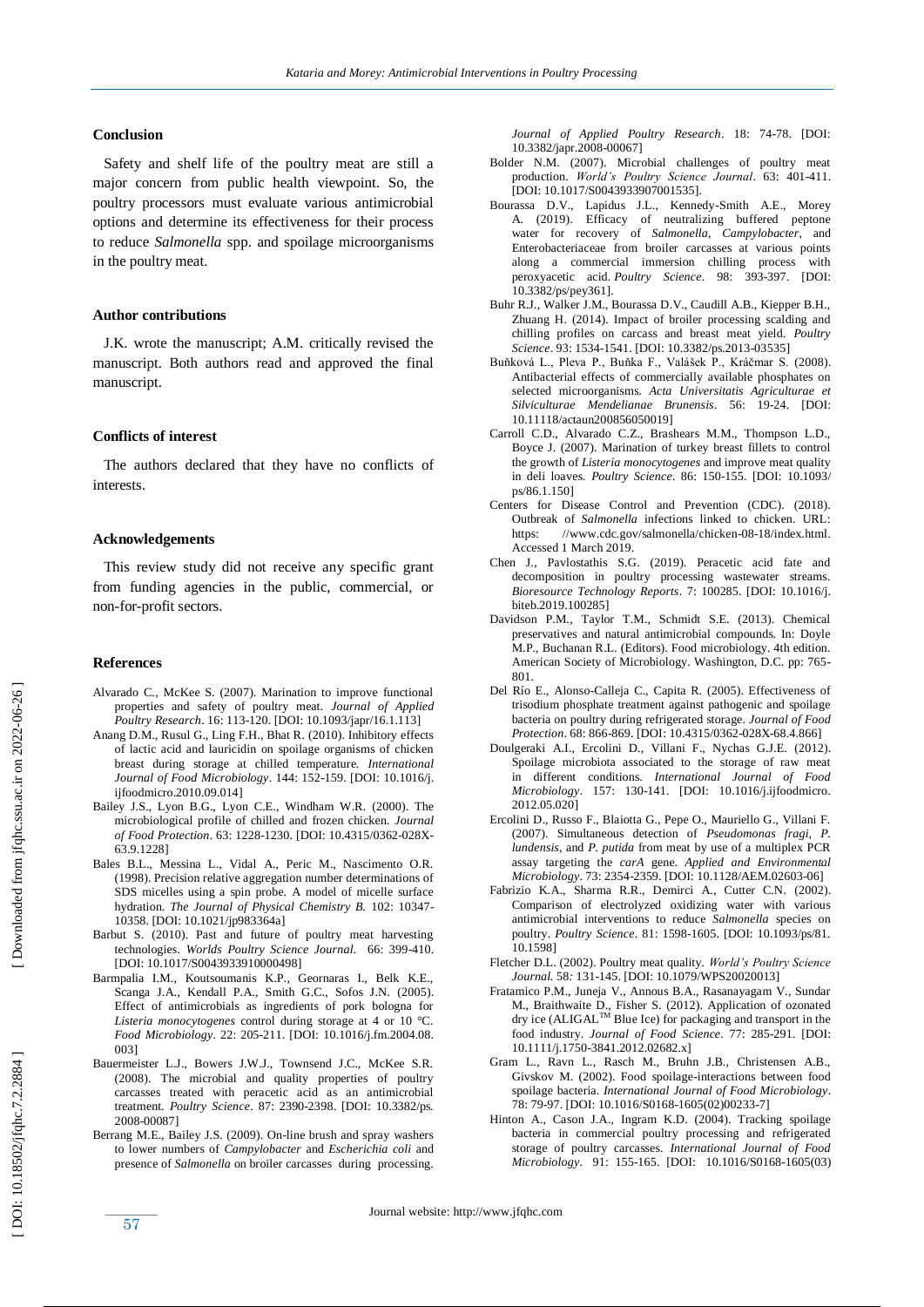00377 -5]

- Irshad A., Arun T.S. (2013). Scalding and its significance in livestock slaughter and wholesome meat production. *International Journal of Livestock Research*. 3: 45 -53.
- Jeyasekaran G., Ganesan P., Shakila R.J., Maheswari K., Sukumar D. (2004). Dry ice as a novel chilling medium along with water ice for short -term preservation of fish Emperor breams, lethrinus (*Lethrinus miniatus*). *Innovative Food Science and Emerging Technologies*. 5: 485 -493. [DOI: [10.1016/j.ifset.](https://doi.org/10.1016/j.ifset.2004.06.003) [2004.06.003](https://doi.org/10.1016/j.ifset.2004.06.003) ]
- Kim C.R., Marshall D.L. (1999). Microbiological, colour and sensory changes of refrigerated chicken legs treated with selected phosphates. Food Research International. 32: 209-215. [DOI: 10.1016/S0963[-9969\(99\)00089](https://doi.org/10.1016/S0963-9969\(99\)00089-7)-7]
- Kim J.G., Yousef A.E ., Dave S. (1999). Application of ozone for enhancing the microbiological safety and quality of foods: a review. *Journal of Food Protection*. 62: 1071 -1087. [DOI: [10.4315/0362](https://doi.org/10.4315/0362-028X-62.9.1071) -028X -62.9.1071 ]
- Kitis M. (2004). Disinfection of wastewater with peracetic acid: a review. *Environment International*. 30: 47 -55. [DOI: [10.1016/](https://doi.org/10.1016/S0160-4120\(03\)00147-8) S0160[-4120\(03\)00147](https://doi.org/10.1016/S0160-4120\(03\)00147-8)-8]
- Lin K.W., Lin S.N. (2002). Effects of sodium lactate and trisodium phosphate on the physicochemical properties and shelf life of low -fat Chinese -style sausage. *Meat Science*. 60: 147 -154. [DOI: 10.1016/S0309[-1740\(01\)00116](https://doi.org/10.1016/S0309-1740\(01\)00116-4)-4]
- Mantilla S.P.S., Santos É.B., Vital H.D.C., Mano S.B., Freitas M.Q.D ., Franco R.M. (2011). Microbiology, sensory evaluation and shelf life of irradiated chicken breast fillets stored in air or vacuum. *Brazilian Archives of Biology and Technology*. 54: 569 -576. [DOI: 10.1590/S1516 -89132011000300019]
- Mataragas M., Drosinos E.H., Vaidanis A., Metaxopoulos I. (2006). Development of a predictive model for spoilage of cooked cured meat products and its validation under constant and dynamic temperature storage conditions. *Journal of Food Science*. 71: 157 -167. [DOI: [10.1111/j.1750](https://doi.org/10.1111/j.1750-3841.2006.00058.x) -3841.2006. [00058.x](https://doi.org/10.1111/j.1750-3841.2006.00058.x) ]
- Mbandi E., Shelef L.A. (2002). Enhanced antimicrobial effects of combination of lactate and diacetate on *Listeria monocytogenes* and *Salmonella* spp. in beef bologna. *International Journal of Food Microbiology*. 76: 191 -198. [DOI: [10.1016/S0168](https://doi.org/10.1016/S0168-1605\(02\)00026-0) -1605  $(02)00026 - 0]$  $(02)00026 - 0]$
- McGee M.R., Henry K.L., Brooks J.C., Ray F.K., Morgan J.B. (2003). Injection of sodium chloride, sodium tripolyphosphate, and sodium lactate improves Warner -Bratzler shear and sensory characteristics of pre -cooked inside round roasts. *Meat Science*. 64: 273 -277. [DOI: 10.1016/S0309 [-1740\(02\)00189](https://doi.org/10.1016/S0309-1740\(02\)00189-4) - 4 ]
- McKee S.R., Townsend J.C ., Bilgili S.F. (2008). Use of a scald additive to reduce levels of *Salmonella* Typhimurium during poultry processing. *Poultry Science*. 87: 1672 -1677. [DOI: 10.3382/ps.2008 -00061]
- Mead G.C. (2004). Microbiological quality of poultry meat: a review. *Brazilian Journal of Poultry Science*. 6: 135 -142. [DOI: 10.1590/S1516 -635X2004000300001]
- Morey A., Singh M. (2012). Low -temperature survival of *Salmonella* spp. in a model food system with natural microflora. *Foodborne Pathogens and Disease* . 9: 218 -223. [DOI: 10.1089/fpd.2011.1016]
- Nagel G.M., Bauermeister L.J., Bratcher C.L., Singh M., McKee S.R. (2013). *Salmonella* and *Campylobacter* reduction and quality characteristics of poultry carcasses treated with various antimicrobials in a post -chill immersion tank. *International Journal of Food Microbiology*. 165: 281 -286. [DOI: [10.1016/j.](https://doi.org/10.1016/j.ijfoodmicro.2013.05.016) [ijfoodmicro.2013.05.016](https://doi.org/10.1016/j.ijfoodmicro.2013.05.016) ]
- Nychas G.J.E., Skandamis P.N., Tassou C.C., Koutsoumanis K.P. (2008). Meat spoilage during distribution. *Meat Science*. 78: 77 -89. [DOI: [10.1016/j.meatsci.2007.06.020](https://doi.org/10.1016/j.meatsci.2007.06.020) ]
- Okolocha E.C., Ellerbroek L. (2005). The influence of acid and alkaline treatments on pathogens and the shelf life of poultry meat. *Food Control*. 16: 217 -225. [DOI: [10.1016/j.foodcont.](https://doi.org/10.1016/j.foodcont.2004.01.015) [2004.01.015](https://doi.org/10.1016/j.foodcont.2004.01.015) ]
- Oral N., Gulmez M., Vatansever L., Abamüslüm G. (2008). Application of antimicrobial ice for extending shelf -life of fish. *Journal of Food Protection*. 71: 218 -222. [DOI: [10.4315/0362](https://doi.org/10.4315/0362-028X-71.1.218) -

028X [-71.1.218](https://doi.org/10.4315/0362-028X-71.1.218) ]

- Ozdemir H., Pamuk S. (2006). Acidified sodium chlorite, trisodium phosphate and populations of *Salmonella* Typhimurium and *Staphylococcus aureus* on chicken ‐breast skin. *Journal of Food Processing and Preservation*. 30: 110 -117. [DOI: [10.1111/j.](https://doi.org/10.1111/j.1745-4549.2006.00053.x) 1745 [-4549.2006.00053.x](https://doi.org/10.1111/j.1745-4549.2006.00053.x) ]
- Paul N.C., Sullivan T.S., Shah D.H. (2017). Differences in antimicrobial activity of chlorine against twelve most prevalent poultry -associated *Salmonella* serotypes. *Food Microbiology*. 64: 202 -209. [DOI: 10.1016/j.fm.2017.01.004]
- Pothakos V., Devlieghere F., Villani F., Björkroth J., Ercolini D. (2015). Lactic acid bacteria and their controversial role in fresh meat spoilage. *Meat Science*. 109: 66 -74. [DOI: [10.1016/j.](https://doi.org/10.1016/j.meatsci.2015.04.014) [meatsci.2015.04.014](https://doi.org/10.1016/j.meatsci.2015.04.014) ]
- Pradhan A.K., Li M., Li Y., Kelso L.C., Costello T.A., Johnson M.G. (2012). A modified Weibull model for growth and survival of *Listeria innocua* and *Salmonella* Typhimurium in chicken breasts during refrigerated and frozen storage. *Poultry Science*. 91: 1482 -1488. [DOI: 10.3382/ps.2011 -01851]
- Rasschaert G., Houf K., Godard C., Wildemauwe C., Pastuszczak Frak M., De Zutter L. (2008). Contamination of carcasses with *Salmonella* during poultry slaughter. *Journal of Food*  Protection. 71: 146-152. [DOI[: 10.4315/0362](https://doi.org/10.4315/0362-028X-71.1.146)-028X-71.1.146]
- Rodriguez de Ledesma A.M., Riemann H.P., Farver T.B. (1996). Short -time treatment with alkali and/or hot water to remove common pathogenic and spoilage bacteria from chicken wing skin. *Journal of Food Protection*. 59: 746 -750. [DOI: [10.4315/](https://doi.org/10.4315/0362-028X-59.7.746) 0362-028X[-59.7.746](https://doi.org/10.4315/0362-028X-59.7.746)]
- Rouger A., Tresse O., Zagorec M. (2017). Bacterial contaminants of poultry meat: sources, species, and dynamics. *Microorganisms*. 5: 50. [DOI[: 10.3390/microorganisms5030050](https://doi.org/10.3390/microorganisms5030050) ]
- Sen A.R., Naveena B.M., Muthukumar M., Babji Y., Murthy T.R.K. (2005). Effect of chilling, polyphosphate and bicarbonate on quality characteristics of broiler breast meat. *British Poultry Science*. 46: 451 -456. [DOI[: 10.1080/00071660500191072](https://doi.org/10.1080/00071660500191072) ]
- Shin J.H., Chang S., Kang D.H. (2004). Application of antimicrobial ice for reduction of foodborne pathogens (*Escherichia coli* O157:H7, *Salmonella* Typhimurium, *Listeria monocytogenes*) on the surface of fish. *Journal of Applied Microbiology*. 97: 916 -922. [DOI: 10.1111/j.1365 -2672.2004. 02343.x]
- Simmons M., Fletcher D.L., Cason J.A., Berrang M.E. (2003). Recovery of *Salmonella* from retail broilers by a whole -carcass enrichment procedure. *Journal of Food Protection*. 66: 446 - 450. [DOI: [10.4315/0362](https://doi.org/10.4315/0362-028X-66.3.446) -028X -66.3.446 ]
- Smaoui S., Hlima H.B., Salah R.B., Ghorbel R. (2011). Effects of sodium lactate and lactic acid on chemical, microbiological and sensory characteristics of marinated chicken. *African Journal of Biotechnology*. 10: 11317 -11326. [DOI[: 10.5897/AJB11.1249](http://dx.doi.org/10.5897/AJB11.1249) ]
- Smith D.P., Young L.L. (2007). Marination pressure and phosphate effects on broiler breast fillet yield, tenderness, and color. Poultry Science. 86: 2666-2670. [DOI: 10.3382/ps.2007-00144]
- Sofos J.N. (2008). Challenges to meat safety in the  $21<sup>st</sup>$  century. *Meat Science*. 78: 3 -13. [DOI: 10.1016/j.meatsci.2007.07.027]
- Taskila S., Tuomola M., Ojamo H. (2012). Enrichment cultivation in detection of food -borne *Salmonella*. *Food Control*. 26: 369 - 377. [DOI: [10.1016/j.foodcont.2012.01.043](https://doi.org/10.1016/j.foodcont.2012.01.043) ]
- United States Department of Agriculture (USDA). (2003). FSIS safety and security guidelines for the transportation and distribution of meat, poultry, and egg products. United States Department of Agriculture.
- Vareltzis K., Soultos N., Koidis P., Ambrosiadis J., Genigeorgis C. (1997). Antimicrobial effects of sodium tripolyphosphate against bacteria attached to the surface of chicken carcasses. *LWT-Food Science and Technology*. 30: 665 -669. [DOI: [10.1006/fstl.1997.0233](https://doi.org/10.1006/fstl.1997.0233) ]
- Wideman N., Bailey M., Bilgili S.F., Thippareddi H., Wang L., Bratcher C., Sanchez -Plata M., Singh M. (2016). Evaluating best practices for *Campylobacter* and *Salmonella* reduction in poultry processing plants. *Poultry Science*. 95: 306 -315. [DOI: 10.3382/ps/pev328]
- Williams S.K., Phillips K. (1998). Sodium lactate affects sensory